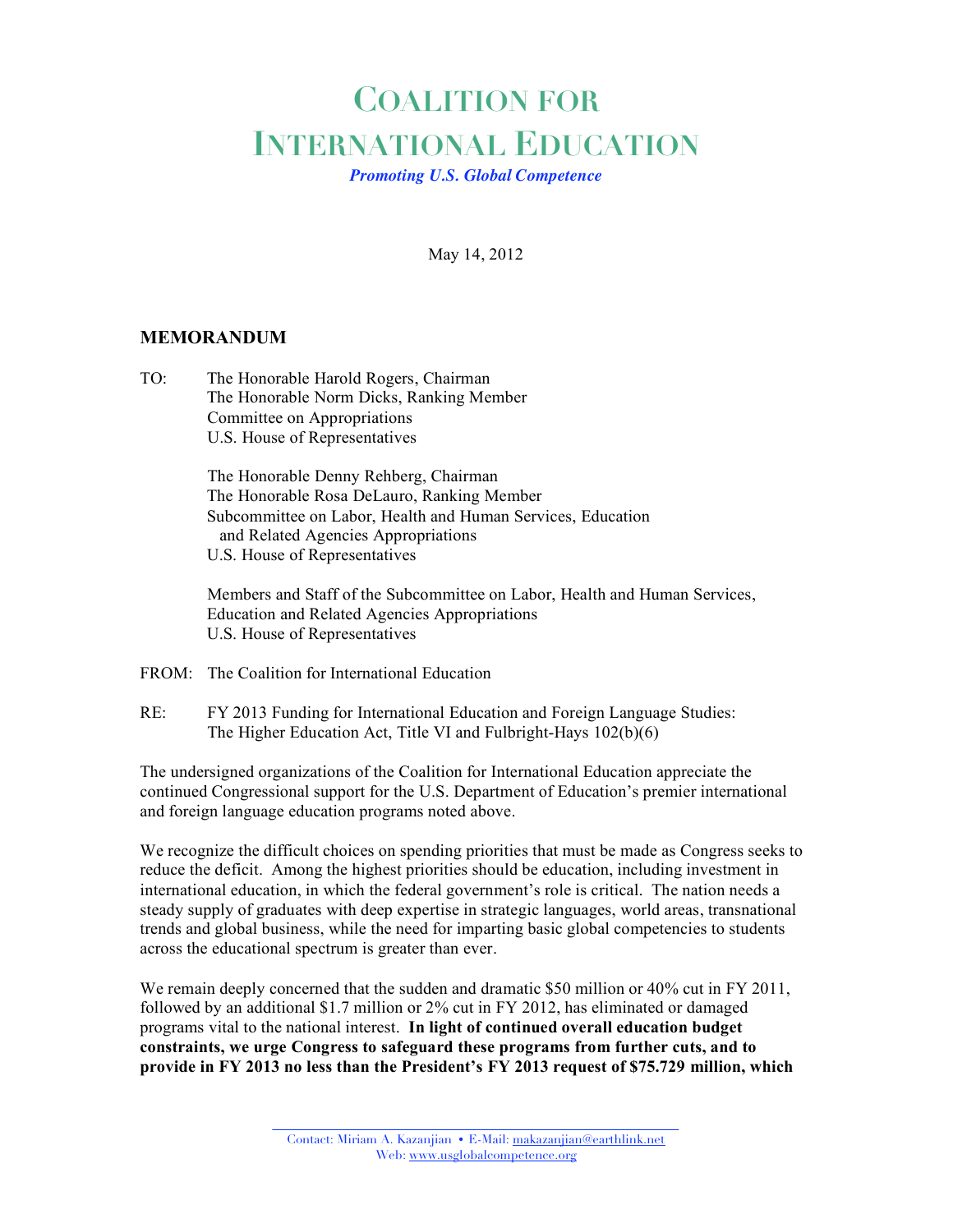## **includes \$68.278 million for HEA-Title VI and \$7.451 million for Fulbright-Hays 102(b)(6). The amount proposed for Title VI restores the \$1.7 million cut Congress made in FY 2012.**

HEA-Title VI and Fulbright-Hays are the federal government's most comprehensive investment in the development of high quality *national capacity* in international, foreign language and global business education and research. Programs support complementary activities to create and sustain our international and foreign language education capabilities throughout the education pipeline. Unlike other federal agency programs supporting foreign language training, Title VI and Fulbright-Hays are foundational programs, supporting education and research in a wide variety of world areas, disciplines and languages (over 200) and at all levels of education, thus ensuring the nation's capacity to respond to new and unanticipated global challenges. **Today these programs represent roughly 0.1% of the Department of Education's discretionary budget, an extremely modest investment in a growing need vital to our national security and economic competitiveness.**

Following the events of September 11, 2001, Congress significantly enhanced these programs to increase the number of Americans trained in strategic foreign languages and targeted world areas of national need, such as Central and South Asia, the Middle East, Russia, and the Independent States of the former Soviet Union. Between FY 2000 - 2009, foreign language training capacity and the number of FLAS fellowships for these world areas nearly doubled. In some of the most critical languages, enrollments increased threefold. Unfortunately, the recent budget reductions have pushed back Title VI/Fulbright funding to pre-September 11, 2001 levels in current dollars, putting our nation's strengthened international education capacity at risk.

As a result of the FY 2011 cuts alone, we have seen the essential fabric of this world-class infrastructure begin to unravel, threatening most of the nation's foremost language, world area, and global business programs. Surveys on the impact of the FY 2011 cuts in the current (2011- 2012) academic year indicate:

- $\triangleright$  Reduction or cancellation of over 400 less commonly-taught language and area studies classes in areas of national need, affecting over 6,300 students;
- $\triangleright$  Reductions in international business programs resulting in over 4,300 fewer graduates with international business expertise and 10,000 fewer business professionals trained;
- $\triangleright$  Reductions in language resources and research resulting in over 5,900 fewer language teachers trained, involving 29 languages of national need;
- Reductions or elimination of access to overseas research resources in strategic host countries for thousands of US scholars and study abroad students; and
- Reductions in international and foreign language expertise outreach forcing deep cuts to activities in K-12 schools, underrepresented populations, minority institutions of higher education, community colleges, businesses, as well as in federal, state and local agencies, including the military.